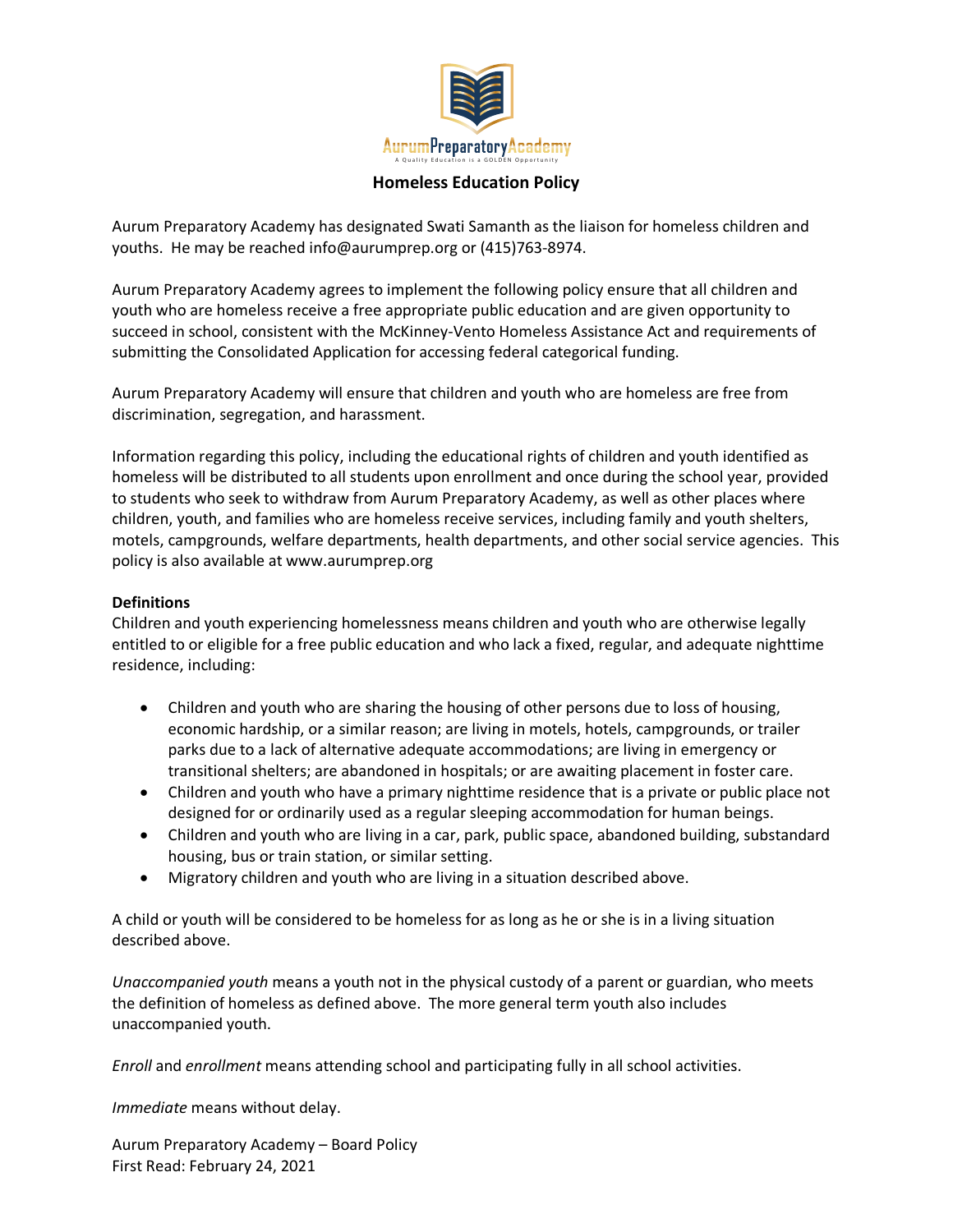

*Parent* means a person having legal or physical custody of a child or youth.

*Local liaison* is the staff person designated by Aurum Preparatory Academy as the person responsible for carrying out the duties assigned to the local homeless education liaison by the McKinney-Vento Homeless Assistance Act.

# **Identification**

Children and youth who qualify as homeless in Aurum Preparatory Academy will be identified. Data will be collected on the number of children and youth experiencing homelessness in Aurum Preparatory Academy; where they are living; their academic achievement (including state and local assessments); and the reasons for any enrollment delays or interruptions in their education.

# **School Selection**

Each child and youth enrolled at Aurum Preparatory Academy identified as homeless has the right to remain enrolled. Services that are required to be provided, including transportation to and from the Aurum Preparatory Academy and services under federal and other programs, will not be considered in determining feasibility.

# **Enrollment**

Enrollment may not be denied or delayed due to the lack of any document normally required for enrollment, including:

- Proof of residency
- Transcripts/school records (Aurum Preparatory Academy must contact the student's previous school to obtain school records. Initial placement of students whose records are not immediately available can be made based on the student's age and information gathered from the student, parent, and previous schools or teachers.)
- Immunizations or immunization/health/medical/physical records (If necessary, the school must refer students to the local liaison to assist with obtaining immunizations and/or immunization and other medical records.)
- Proof of guardianship
- Birth certificate
- Unpaid school fees
- Lack of clothing that conforms to dress code
- Any factor related to the student's living situation

Unaccompanied youth must be enrolled immediately in school. They may either enroll themselves or be enrolled by a parent, non-parent caretaker, older sibling, or local liaison provided there is space available.

## **Services**

Children and youth experiencing homelessness will be provided services comparable to services offered to other students in Aurum Preparatory Academy, including: